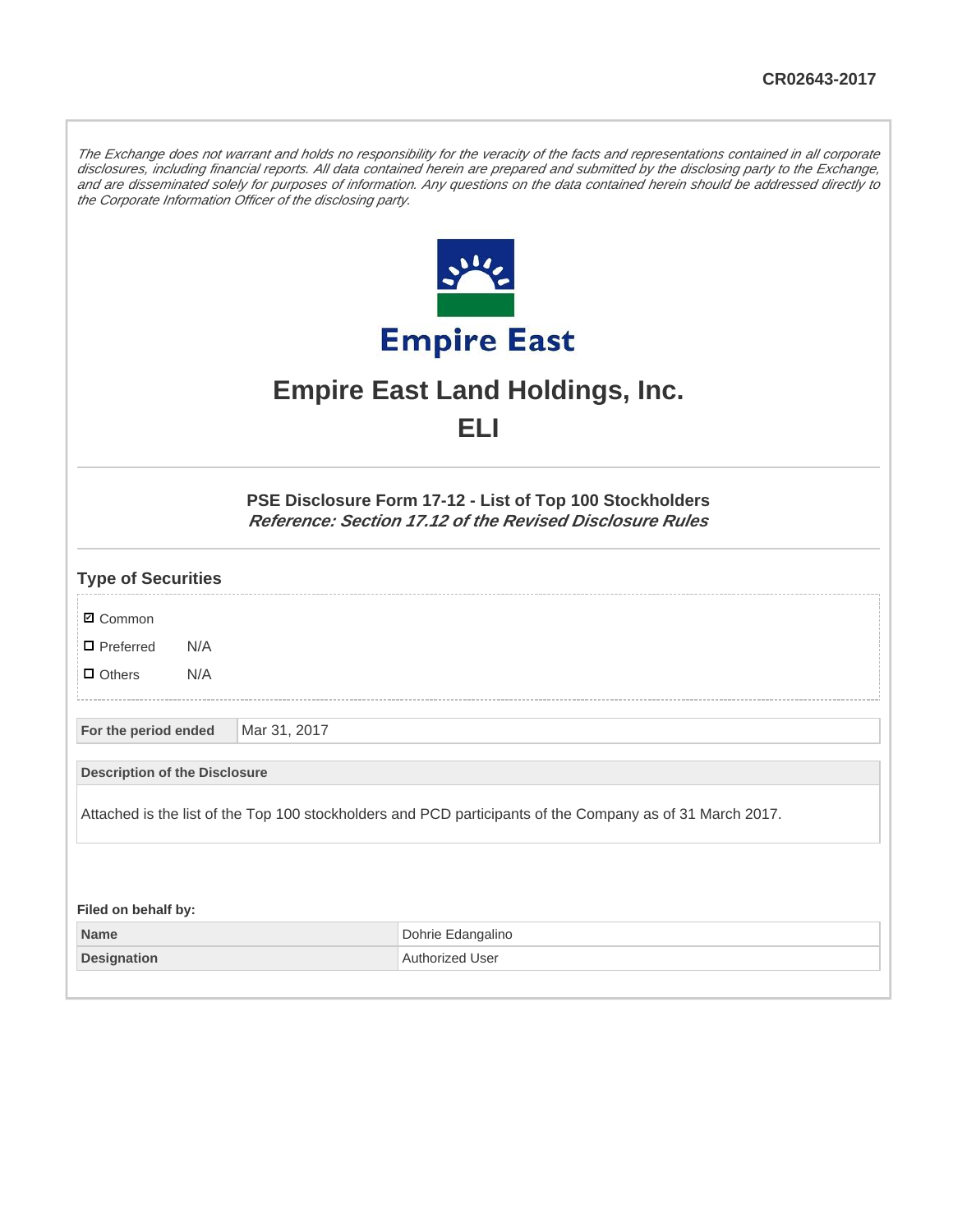STOCKHOLDER'S NAME (FULLY PAID) (PARTIALLY PAID) (SUBSCRIBED) TOTAL NATIONALITY

OUTSTANDING  $\&$   $\qquad$   $\qquad$   $\qquad$   $\qquad$   $\qquad$   $\qquad$   $\qquad$   $\qquad$   $\qquad$   $\qquad$   $\qquad$   $\qquad$   $\qquad$   $\qquad$   $\qquad$   $\qquad$   $\qquad$   $\qquad$   $\qquad$   $\qquad$   $\qquad$   $\qquad$   $\qquad$   $\qquad$   $\qquad$   $\qquad$   $\qquad$   $\qquad$   $\qquad$   $\qquad$   $\qquad$   $\qquad$   $\qquad$   $\qquad$  ISSUED SHARES ISSUED SHARES HOLDINGS TO

| MEGAWORLD CORPORATION                               | 11,993,426,438 | 0           | 11,993,426,438 | 81.018 FILIPINO    |
|-----------------------------------------------------|----------------|-------------|----------------|--------------------|
| PCD NOMINEE CORPORATION (FILIPINO)                  | 1,551,094,348  | $\mathbf 0$ | 1,551,094,348  | 10.478 FILIPINO    |
| PCD NOMINEE CORPORATION (NON-FILIPINO)              | 720,789,029    | 0           | 720,789,029    | 4.869 NON-FILIPINC |
| THE ANDRESONS GROUP INC.                            | 138,133,820    | $\Omega$    | 138,133,820    | 0.933 FILIPINO     |
| ANDREW LIM TAN                                      | 24,277,776     | $\mathbf 0$ | 24,277,776     | 0.164 FILIPINO     |
| SIMON LEE SUI HEE                                   | 16,685,206     | $\mathbf 0$ | 16,685,206     | 0.113 AUSTRALIAN   |
| RAMON UY ONG                                        | 14,950,000     | $\mathbf 0$ | 14,950,000     | 0.101 FILIPINO     |
| LUCIO W. YAN                                        | 10,350,000     | $\Omega$    | 10,350,000     | 0.070 FILIPINO     |
| ALBERTO MENDOZA AND/OR JEANIE C. MENDOZA            | 4,444,106      | $\mathbf 0$ | 4,444,106      | 0.030 FILIPINO     |
| EVANGELINE R. ABDULLAH                              | 4,324,000      | $\mathbf 0$ | 4,324,000      | 0.029 FILIPINO     |
| GEORGE T. YANG                                      | 3,675,400      | $\Omega$    | 3,675,400      | 0.025 FILIPINO     |
| ZHENG CHANG HUA                                     | 3,220,000      | 0           | 3,220,000      | 0.022 CHINESE      |
| TIONG C. ROSARIO                                    | 3,138,791      | $\mathbf 0$ | 3,138,791      | 0.021 FILIPINO     |
| MAXIMINO S. UY &/OR LIM HUE HUA                     | 3,105,000      | $\Omega$    | 3,105,000      | 0.021 FILIPINO     |
| TRANS-ASIA SECURITIES, INC.                         | 3,000,000      | $\mathbf 0$ | 3.000.000      | 0.020 FILIPINO     |
| LUISA CO LI                                         | 2,902,908      | $\mathbf 0$ | 2,902,908      | 0.020 FILIPINO     |
| EDWARD N. CHEOK                                     | 2,875,000      | $\mathbf 0$ | 2,875,000      | 0.019 FILIPINO     |
| ABOITIZ EQUITY VENTURES INC.                        | 2,813,843      | $\Omega$    | 2,813,843      | 0.019 FILIPINO     |
| MAXIMINO S. UY                                      | 2,357,500      | $\mathbf 0$ | 2,357,500      | 0.016 FILIPINO     |
| ABOITIZ & COMPANY                                   | 2,314,421      | $\mathbf 0$ | 2,314,421      | 0.016 FILIPINO     |
| BERCK Y. CHENG                                      | 2,300,000      | $\mathbf 0$ | 2,300,000      | 0.016 FILIPINO     |
| WILLIAM HOW                                         | 2,300,000      | $\mathbf 0$ | 2,300,000      | 0.016 FILIPINO     |
| SAN-TEH A.K.A. DANIE LAI                            | 2,129,800      | $\Omega$    | 2,129,800      | 0.014 TAIWANESE    |
| ANTONIO ABRERA                                      | 1,725,000      | $\mathbf 0$ | 1,725,000      | 0.012 FILIPINO     |
| CHIN HSIANG WANG                                    | 1,725,000      | $\mathbf 0$ | 1,725,000      | 0.012 TAIWANESE    |
| PABLO N. PUA                                        | 1,725,000      | $\mathbf 0$ | 1,725,000      | 0.012 FILIPINO     |
| FIRST ABACUS FINANCIAL HOLDINGS CORPORATION         | 1,650,000      | $\mathbf 0$ | 1,650,000      | 0.011 FILIPINO     |
| FRANCISCO L. BENEDICTO                              | 1,610,000      | $\mathbf 0$ | 1,610,000      | 0.011 FILIPINO     |
| LAWRENCE MENDOZA AND/OR ALBERTO MENDOZA             | 1,583,320      | $\mathbf 0$ | 1,583,320      | 0.011 FILIPINO     |
| LEONCIO TAN TIU                                     | 1,495,000      | $\mathbf 0$ | 1,495,000      | 0.010 FILIPINO     |
| UNITED LIFE ASSURANCE CORP.                         | 1,405,300      | $\mathbf 0$ | 1,405,300      | 0.009 FILIPINO     |
| MANUEL LOPEZ AND/OR MA. TERESA LOPEZ                | 1,380,638      | $\mathbf 0$ | 1,380,638      | 0.009 FILIPINO     |
| LUIS ANG AND/OR LISA ANG                            | 1,312,150      | $\Omega$    | 1,312,150      | 0.009 FILIPINO     |
| EDAN CORPORATION                                    | 1,277,972      | $\Omega$    | 1,277,972      | 0.009 FILIPINO     |
| ABOITIZ & COMPANY, INC.                             | 1,189,100      | $\mathbf 0$ | 1,189,100      | 0.008 FILIPINO     |
| ABOITIZ EQUITY & VENTURES                           | 1,189,100      | $\mathbf 0$ | 1,189,100      | 0.008 FILIPINO     |
| CONSTANTINO CHUA AND/OR WILLINGTON AND/OR GEORGE WY | 1,150,000      | $\Omega$    | 1,150,000      | 0.008 FILIPINO     |
| ROBERT C. TAN                                       | 1,094,662      | 0           | 1,094,662      | 0.007 FILIPINO     |
| SALLY T. GO                                         | 1,035,000      | $\mathbf 0$ | 1,035,000      | 0.007 FILIPINO     |
| JULIE WONG PUA                                      | 1,035,000      | $\mathbf 0$ | 1,035,000      | 0.007 FILIPINO     |
| FLORA B. CHUA                                       | 1,028,972      | $\mathbf 0$ | 1.028.972      | 0.007 FILIPINO     |
| EMILY BENEDICTO                                     | 1,000,000      | $\mathbf 0$ | 1,000,000      | 0.007 FILIPINO     |
| WINSTON S. CO                                       | 998,707        | $\Omega$    | 998,707        | 0.007 CHINESE      |
| JULIET U. BANGAYAN                                  | 920,000        | $\Omega$    | 920.000        | 0.006 FILIPINO     |
| FLORA NG SIU KHENG                                  | 864,800        | $\Omega$    | 864,800        | 0.006 FILIPINO     |

VICTORIANO SY SR. 849,122 0 849,122 0.006 FILIPINO CENTURY SECURITIES CORPORATION A/C 888 842,747 842,747 842,747 842,747 842,747 85 842,747 85 842,747 8642,747 85 ELIZABETH K. SO 805,000 0 805,000 0.005 FILIPINO WILLIAM K. SO 805,000 0 805,000 0.005 FILIPINO KIM LAO 779,424 0 779,424 0.005 FILIPINO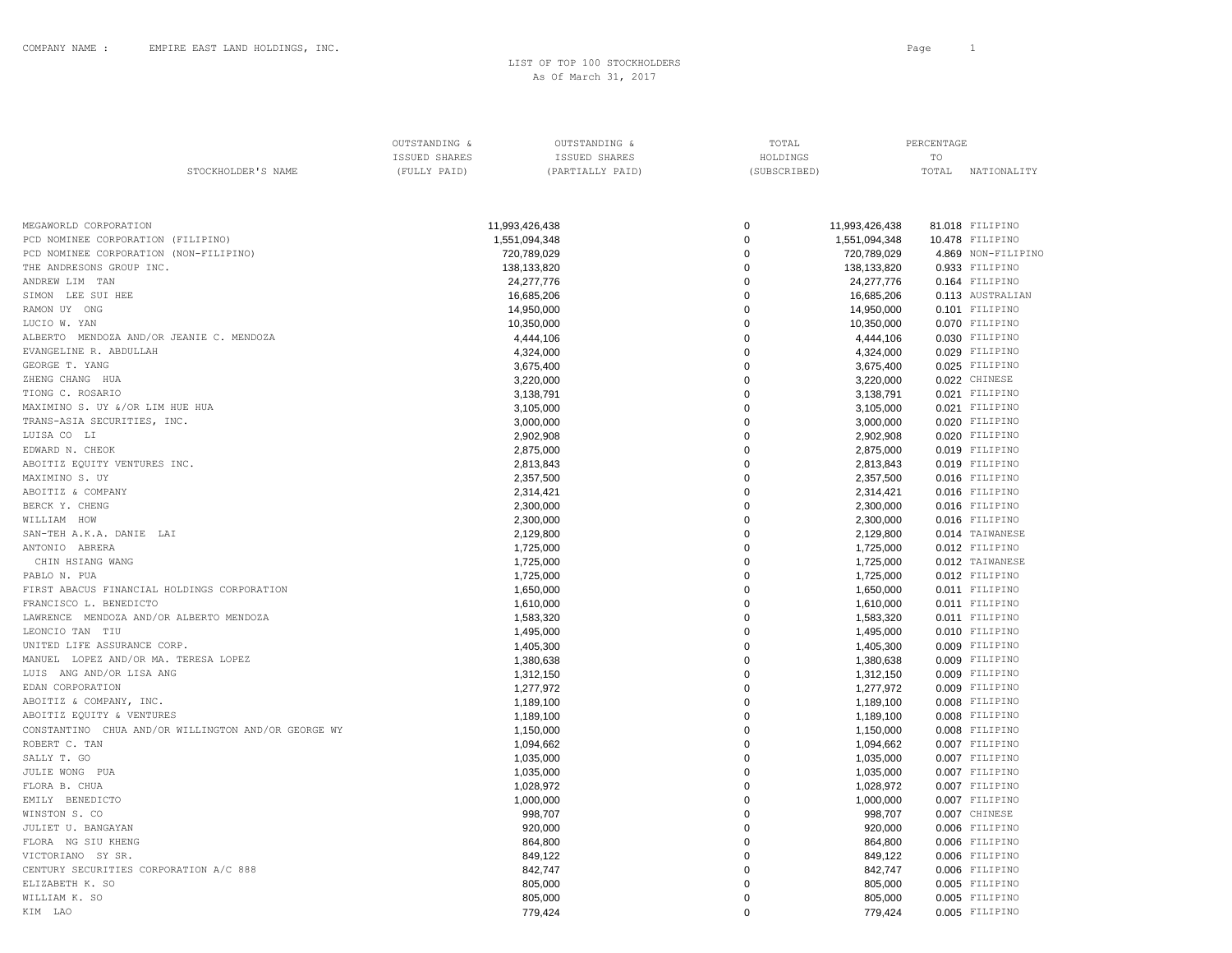| CONSOLIDATED DISTILLERS OF THE FAR EAST INC.   | 759,964 | $\mathbf 0$ | 759,964 | 0.005 FILIPINO                   |
|------------------------------------------------|---------|-------------|---------|----------------------------------|
| ANTONIO INIGO SARTE                            | 747,500 | 0           | 747,500 | 0.005 FILIPINO                   |
| MARIANO O. CHUA                                | 690,000 | $\mathbf 0$ | 690,000 | 0.005 FILIPINO                   |
| LUCILA COCHICO                                 | 690,000 | 0           | 690,000 | 0.005 FILIPINO                   |
| HUNG SEK PUI AND/OR CHAN PUI FAI               | 690,000 | 0           | 690,000 | 0.005 HONGKONG                   |
| CONRADO VICENTE                                | 690,000 | 0           | 690,000 | 0.005 FILIPINO                   |
| PETER DATA ITF ESTRELLITA                      | 648,600 | 0           | 648,600 | 0.004 FILIPINO                   |
| VICTORIANO G. SY JR.                           | 648,600 | 0           | 648,600 | 0.004 FILIPINO                   |
| CAROLINA ONG YU                                | 600,000 | 0           | 600,000 | 0.004 FILIPINO                   |
| INTERNATIONAL POLYMER CORP.                    | 586,960 | 0           | 586,960 | 0.004 FILIPINO                   |
| PHILIP Z. DABAO                                | 575,000 | $\mathbf 0$ | 575,000 | 0.004 FILIPINO                   |
| EDMUND H. GO                                   | 575,000 | 0           | 575,000 | 0.004 FILIPINO                   |
| BENITO LAO                                     | 575,000 | 0           | 575,000 | 0.004 FILIPINO                   |
| LIN FENG                                       | 575,000 | 0           | 575,000 | 0.004 CHINESE                    |
| ELIZABETH L. SY                                | 565,504 | 0           | 565,504 | 0.004 FILIPINO                   |
| WU-PANG YAO                                    | 558,000 | 0           | 558,000 | 0.004 TAIWANESE                  |
| SALLY KHO                                      | 548,642 | 0           | 548,642 | 0.004 FILIPINO                   |
| ESTHER A. VIBAL                                | 525,366 | 0           | 525,366 | 0.004 FILIPINO                   |
| HORACIO E. PASCUAL AND/OR FELICITAS V. PASCUAL | 517,500 | $\mathbf 0$ | 517,500 | 0.003 FILIPINO                   |
| LUISA CO LI                                    | 492,430 | 0           | 492,430 | 0.003 FILIPINO                   |
| ELIODORO J. RAVALO                             | 476,100 | 0           | 476,100 | 0.003 FILIPINO                   |
| JOSEFINA A. PASCUAL                            |         | 0           |         | 0.003 FILIPINO                   |
| OCBC SECURITIES PHILS., INC. A/C #ICESAR01     | 467,820 |             | 467,820 |                                  |
| OCBC SECURITIES PHILS., INC. A/C #IJOPAS01     | 445,625 | 0           | 445,625 | 0.003 FILIPINO<br>0.003 FILIPINO |
| LUZ ANG                                        | 445,625 | 0           | 445,625 | 0.003 FILIPINO                   |
|                                                | 434,562 | 0           | 434,562 |                                  |
| MARITES MENDOZA AND/OR ALBERTO MENDOZA         | 432,400 | 0           | 432,400 | 0.003 FILIPINO                   |
| KRISTINE C. YAO                                | 412,500 | 0           | 412,500 | 0.003 FILIPINO                   |
| BERNARDO A. HAO                                | 402,500 | 0           | 402,500 | 0.003 FILIPINO                   |
| MAURICE THEORET                                | 399,682 | 0           | 399,682 | 0.003 FILIPINO                   |
| BENJAMIN S. GELI AND/OR NELIA O. GELI          | 396,750 | 0           | 396,750 | 0.003 FILIPINO                   |
| MANUEL M. LOPEZ                                | 394,680 | 0           | 394,680 | 0.003 FILIPINO                   |
| CESAR S. ARNALDO                               | 392,150 | 0           | 392,150 | 0.003 FILIPINO                   |
| ZENAIDA P. ALCANTARA AND/OR LUIS M. ALCANTARA  | 391,000 | 0           | 391,000 | 0.003 FILIPINO                   |
| BEN-TZAO CHERNG                                | 386,032 | 0           | 386,032 | 0.003 TAIWANESE                  |
| MIGUEL O. PINEDA                               | 378,350 | 0           | 378,350 | 0.003 FILIPINO                   |
| VICTORIANO SY JR.                              | 369,095 | 0           | 369,095 | 0.002 FILIPINO                   |
| GEORGE T. YANG                                 | 367,540 | 0           | 367,540 | 0.002 FILIPINO                   |
| JUSTINO H. CACANINDIN                          | 365,539 | 0           | 365,539 | 0.002 FILIPINO                   |
| ELIZABETH L. SY                                | 357,902 | 0           | 357,902 | 0.002 FILIPINO                   |
| ANTONIO L. CARDINO                             | 356,500 | 0           | 356,500 | 0.002 FILIPINO                   |
| JOHN T. LAO                                    | 356,500 | 0           | 356,500 | 0.002 FILIPINO                   |
| MANUEL GONZALES                                | 355,810 | 0           | 355,810 | 0.002 FILIPINO                   |
| ZENAIDA I. ALANO OR JANICE A. R.               | 345,000 | 0           | 345,000 | 0.002 FILIPINO                   |
| JOSE D. CHUA                                   | 345,000 | 0           | 345,000 | 0.002 FILIPINO                   |
| CHUA BON PEN                                   | 345,000 | 0           | 345,000 | 0.002 FILIPINO                   |
| ROLANDO I. GONZALEZ                            | 345,000 | 0           | 345,000 | 0.002 FILIPINO                   |
| HUNG LAI YUEN                                  | 345,000 | $\mathbf 0$ | 345,000 | 0.002 CHINESE                    |
| JEAN HENRI D. LHUILLIER                        | 345,000 | 0           | 345,000 | 0.002 FILIPINO                   |
| EMMA C. LIM                                    | 345,000 | $\mathbf 0$ | 345,000 | 0.002 FILIPINO                   |
| LIM HENG                                       | 345,000 | $\Omega$    | 345,000 | 0.002 FILIPINO                   |
| JAIME S. TIUKINGCOC                            | 345,000 | $\mathbf 0$ | 345,000 | 0.002 FILIPINO                   |
| ERIC R. TAGLE                                  | 341,596 | 0           | 341,596 | 0.002 FILIPINO                   |
| HARKINSHIN NANDWANI                            | 334,420 | 0           | 334,420 | 0.002 FILIPINO                   |
| JASPER KARL T. ONG                             | 329,272 | 0           | 329,272 | 0.002 FILIPINO                   |
| GERARDO C. GARCIA                              | 324,301 | 0           | 324,301 | 0.002 FILIPINO                   |
| REY ASTERIO LIM TAMBIS                         | 324,300 | 0           | 324,300 | 0.002 FILIPINO                   |
| SUZANNE S. LIM                                 | 289,708 | 0           | 289,708 | 0.002 FILIPINO                   |
| HORACIO PASCUAL                                | 287,500 | 0           | 287,500 | 0.002 FILIPINO                   |
| ISETANN DEPARTMENT STORE INC.                  | 274,574 | 0           | 274,574 | 0.002 FILIPINO                   |
| PATRICK CUA                                    | 272,412 | 0           | 272,412 | 0.002 FILIPINO                   |
| TIM JAMES LUCAS MONASTERIO                     | 260,820 | 0           | 260,820 | 0.002 FILIPINO                   |
| GERARDO C. GARCIA                              | 259,439 | 0           | 259,439 | 0.002 FILIPINO                   |
| CONCHITA YAP AND/OR JOSE YAP                   | 255,116 | 0           | 255,116 | 0.002 FILIPINO                   |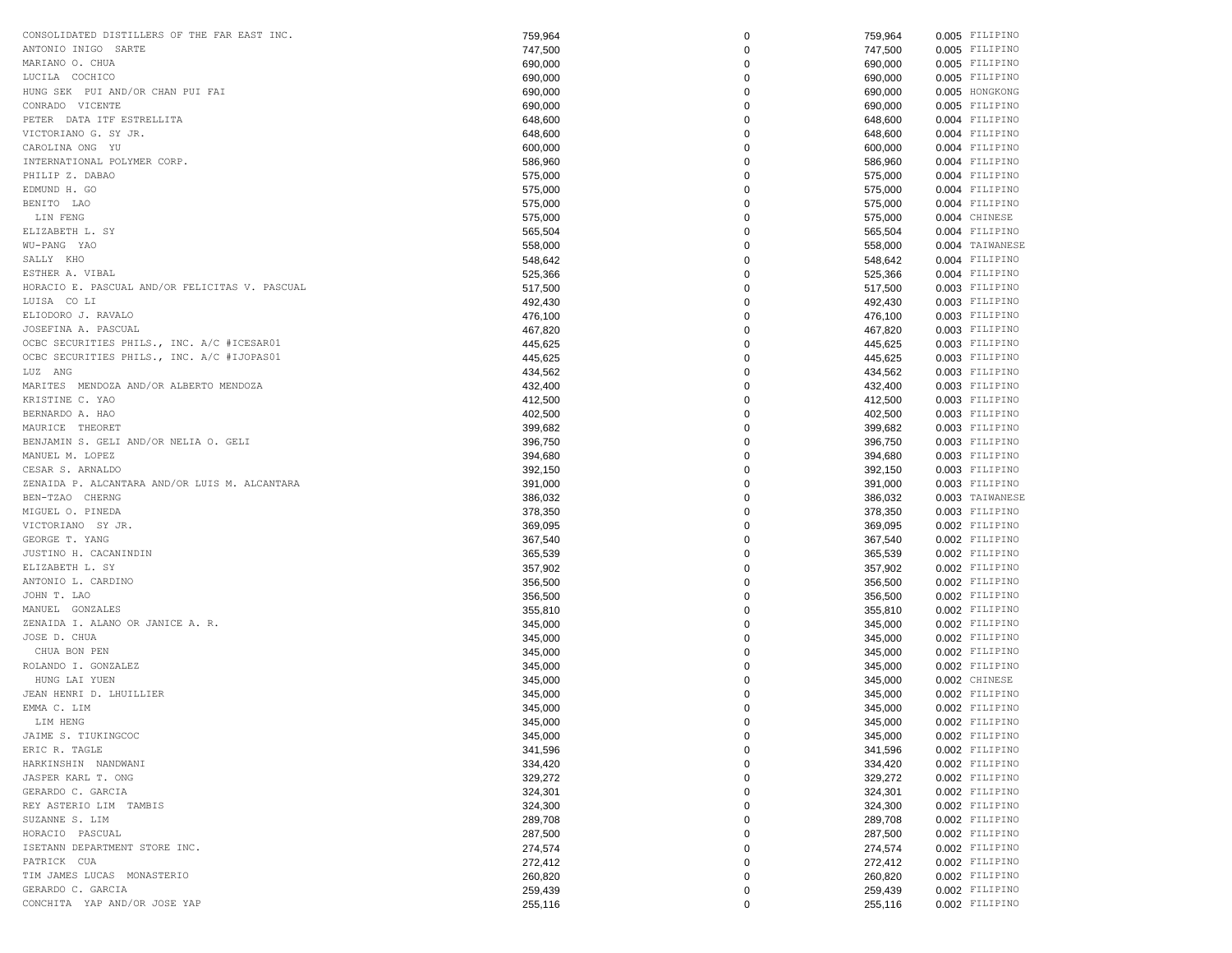| LETINA L. GAW                        | 253,000 | 0        | 253,000 | 0.002 FILIPINO  |
|--------------------------------------|---------|----------|---------|-----------------|
| JOSEPH<br>LEE HO AND/OR RAMON LEE HO | 251,620 | $\Omega$ | 251,620 | 0.002 FILIPINO  |
| GREGORIO MADERA                      | 251,620 | 0        | 251,620 | 0.002 FILIPINO  |
| ZENAIDA M. MARQUEZ                   | 251,440 |          | 251,440 | 0.002 FILIPINO  |
| RICKY GO AND/OR STEPHANIE GO         | 248,630 |          | 248,630 | 0.002 FILIPINO  |
| REBECCA CHUNG                        | 237,820 | 0        | 237,820 | 0.002 TAIWANESE |
| ANSON NGO                            | 234,324 | $\Omega$ | 234,324 | 0.002 FILIPINO  |
| EMMA M. CALANOG                      | 232,400 |          | 232,400 | 0.002 FILIPINO  |
| CRISTINA TAN AND/OR JEANNE SO        | 230,230 | $\Omega$ | 230,230 | 0.002 FILIPINO  |
| MA. LETICIA C. CHUA                  | 230,000 | $\Omega$ | 230,000 | 0.002 FILIPINO  |
| TATO ANTONIUS ISKAND<br>JOHAN        | 230,000 | $\Omega$ | 230,000 | 0.002 FILIPINO  |
| ERNESTO BEJERANO LIM                 | 230,000 | $\Omega$ | 230,000 | 0.002 FILIPINO  |
| OCBC SEC. PHILS., INC.               | 230,000 | 0        | 230,000 | 0.002 FILIPINO  |
| EDITHA ITCHON<br>PUA                 | 230,000 |          | 230,000 | 0.002 FILIPINO  |
| JILLIAN DAWN TAN SZE                 | 230,000 |          | 230,000 | 0.002 FILIPINO  |
| EDNA A. TE                           | 230,000 |          | 230,000 | 0.002 FILIPINO  |
| HENRY T. UY                          | 230,000 | $\Omega$ | 230,000 | 0.002 FILIPINO  |
| WILFREDO C. VILLAR                   | 230,000 | 0        | 230,000 | 0.002 FILIPINO  |
|                                      |         |          |         |                 |

| mom <sub>n</sub><br>GRAND<br>TOTUT<br>، س+ | <b>570 046 670</b><br>4.579.046.670<br>. با/16.670. . |
|--------------------------------------------|-------------------------------------------------------|
|--------------------------------------------|-------------------------------------------------------|

**THIS IS A COMPUTER GENERATED REPORT AND IF ISSUED WITHOUT ALTERATION, DOES NOT REQUIRE ANY SIGNATURE.**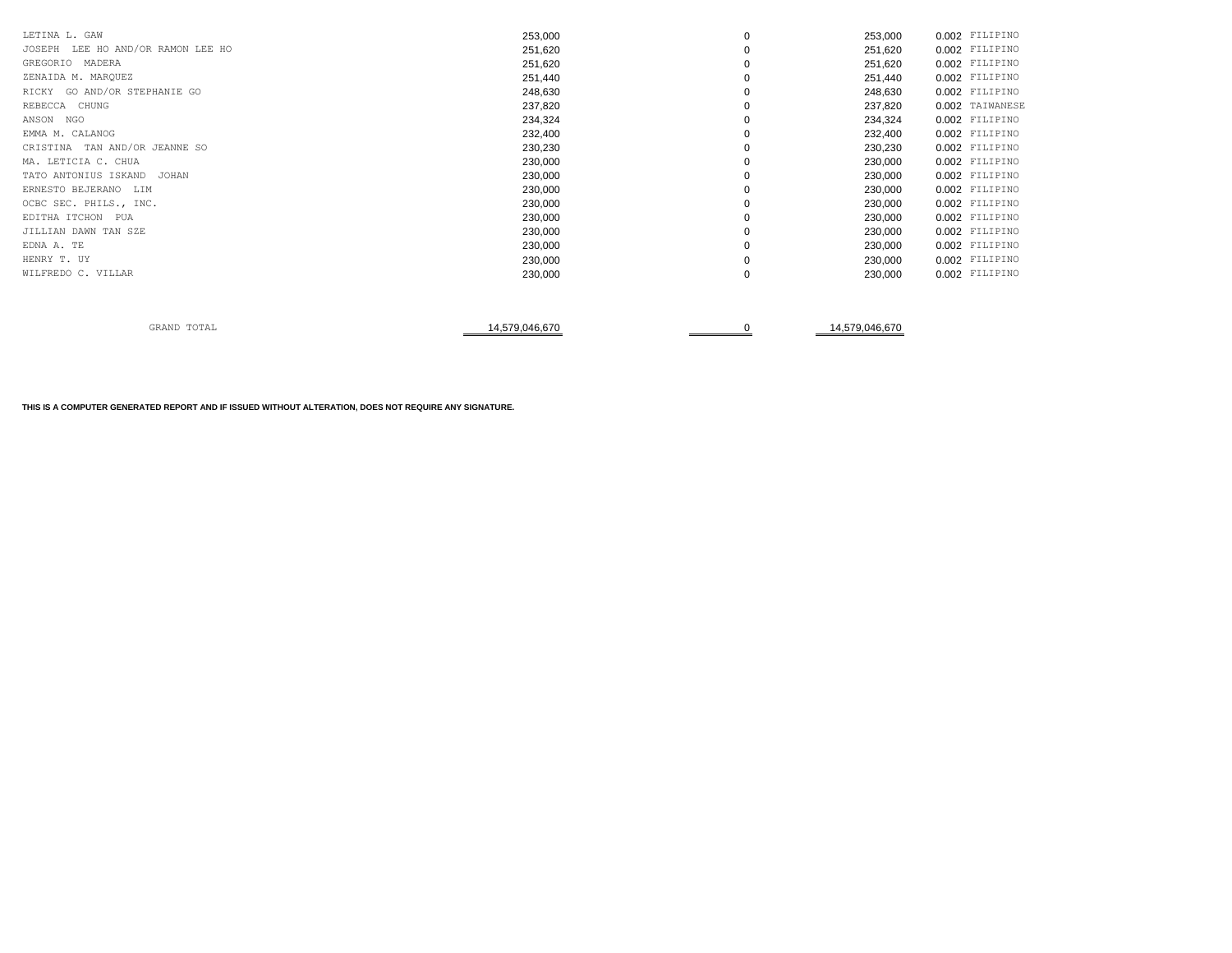## **OUTSTANDING BALANCES FOR A SPECIFIC COMPANY**

Company Code - ELI000000000 & Company Name - EMPIRE EAST LAND HOLDINGS,

Business Date: March 31, 2017

| <b>BPNAME</b>                                                | <b>HOLDINGS</b> |
|--------------------------------------------------------------|-----------------|
| THE HONGKONG AND SHANGHAI BANKING CORP. LTD. -CLIENTS' ACCT. | 574,166,952     |
| DEUTSCHE BANK MANILA-CLIENTS A/C                             | 232,019,430     |
| VICSAL SECURITIES & STOCK BROKERAGE, INC.                    | 173,423,417     |
| KING'S POWER SECURITIES, INC.                                | 133,324,324     |
| TOWER SECURITIES, INC.                                       | 106,520,157     |
| CITIBANK N.A.                                                | 82,413,174      |
| ABACUS SECURITIES CORPORATION                                | 75,681,162      |
| <b>WEALTH SECURITIES, INC.</b>                               | 73,652,364      |
| AURORA SECURITIES, INC.                                      | 62,436,193      |
| EVERGREEN STOCK BROKERAGE & SEC., INC.                       | 45,771,062      |
| HDI SECURITIES, INC.                                         | 45,683,377      |
| MAYBANK ATR KIM ENG SECURITIES, INC.                         | 40,062,207      |
| COL Financial Group, Inc.                                    | 36,046,416      |
| ANSALDO, GODINEZ & CO., INC.                                 | 26,438,296      |
| <b>QUALITY INVESTMENTS &amp; SECURITIES CORPORATION</b>      | 25,303,547      |
| CITISECURITIES, INC.                                         | 24,281,699      |
| <b>BPI SECURITIES CORPORATION</b>                            | 21,493,658      |
| SOLAR SECURITIES, INC.                                       | 19,738,723      |
| SB EQUITIES, INC.                                            | 16,607,909      |
| GOLDSTAR SECURITIES, INC.                                    | 16,444,789      |
| SINCERE SECURITIES CORPORATION                               | 16,416,609      |
| AP SECURITIES INCORPORATED                                   | 15,741,390      |
| FIRST METRO SECURITIES BROKERAGE CORP.                       | 15,522,917      |
| <b>BDO SECURITIES CORPORATION</b>                            | 15,252,159      |
| E. CHUA CHIACO SECURITIES, INC.                              | 15,233,123      |
| DAVID GO SECURITIES CORP.                                    | 15,006,738      |
| AB CAPITAL SECURITIES, INC.                                  | 14,554,299      |
| REGINA CAPITAL DEVELOPMENT CORPORATION                       | 12,660,710      |
| A & A SECURITIES, INC.                                       | 12,284,819      |
| PAN ASIA SECURITIES CORP.                                    | 12,268,523      |
| PHILSTOCKS FINANCIAL INC                                     | 11,186,596      |
| PAPA SECURITIES CORPORATION                                  | 10,504,434      |
| YAO & ZIALCITA, INC.                                         | 9,603,928       |
| B. H. CHUA SECURITIES CORPORATION                            | 9,522,703       |
| R. S. LIM & CO., INC.                                        | 9,106,430       |
| DEUTSCHE BANK MANILA-CLIENTS A/C                             | 9,019,970       |
| STANDARD SECURITIES CORPORATION                              | 8,986,846       |
| MANDARIN SECURITIES CORPORATION                              | 8,101,896       |
| YU & COMPANY, INC.                                           | 7,626,960       |
| MERIDIAN SECURITIES, INC.                                    | 7,292,414       |
| EASTERN SECURITIES DEVELOPMENT CORPORATION                   | 6,985,107       |
| R. NUBLA SECURITIES, INC.                                    | 6,916,368       |
| <b>IGC SECURITIES INC.</b>                                   | 6,779,847       |
| BELSON SECURITIES, INC.                                      | 6,669,046       |
| R. COYIUTO SECURITIES, INC.                                  | 6,653,002       |
| PREMIUM SECURITIES, INC.                                     | 6,599,532       |
| TRITON SECURITIES CORP.                                      | 6,331,879       |
| <b>GOLDEN TOWER SECURITIES &amp; HOLDINGS, INC.</b>          | 6,293,928       |
| S.J. ROXAS & CO., INC.                                       | 5,643,938       |
| UCPB SECURITIES, INC.                                        | 5,420,779       |
| IMPERIAL, DE GUZMAN, ABALOS & CO., INC.                      |                 |
| SUMMIT SECURITIES, INC.                                      | 5,382,449       |
| OPTIMUM SECURITIES CORPORATION                               | 5,345,861       |
|                                                              | 5,320,336       |
| RCBC SECURITIES, INC.                                        | 5,177,804       |
| VENTURE SECURITIES, INC.                                     | 5,096,427       |
| G.D. TAN & COMPANY, INC.                                     | 4,943,359       |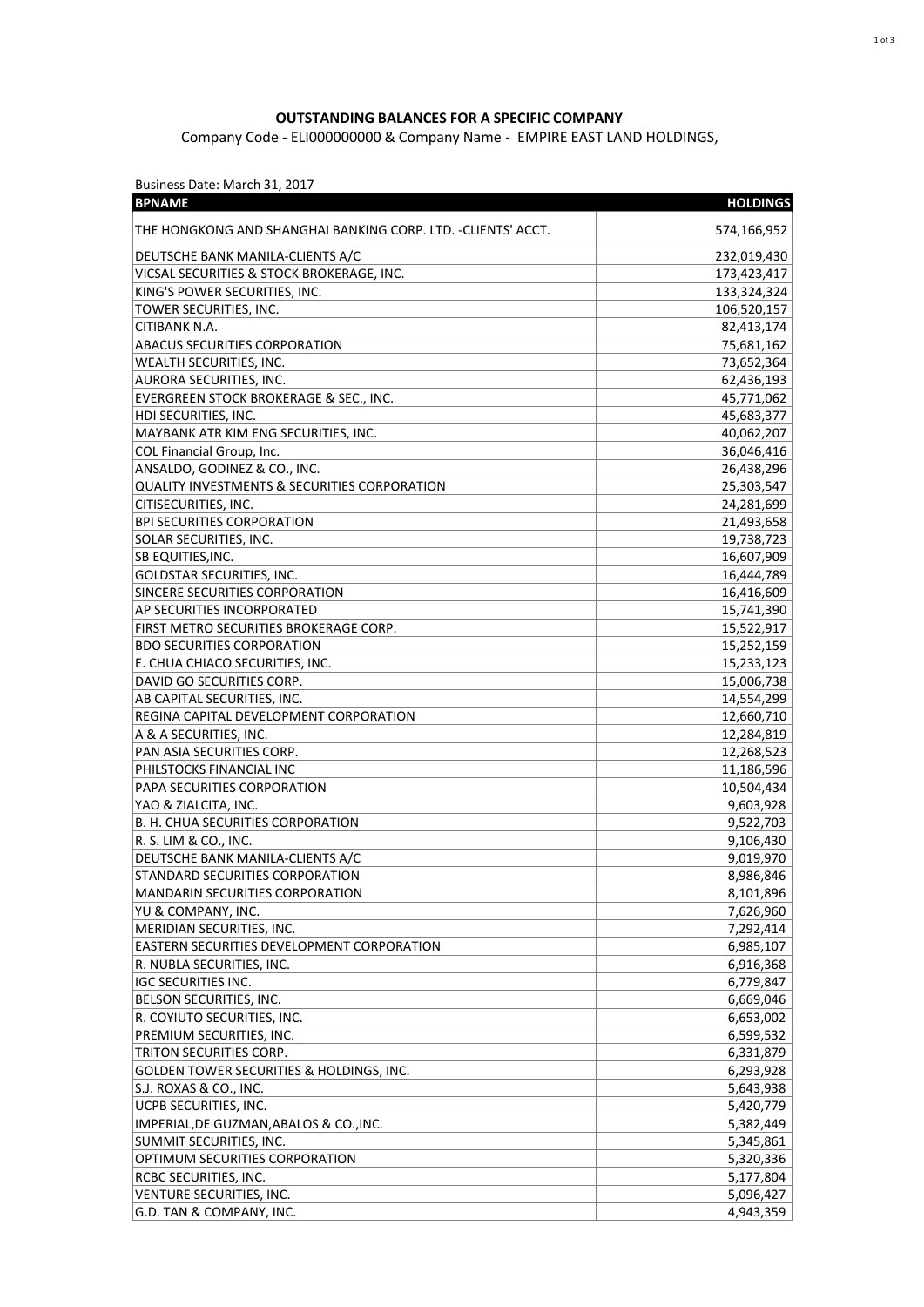| <b>BPNAME</b>                                                                  | <b>HOLDINGS</b>    |
|--------------------------------------------------------------------------------|--------------------|
| TANSENGCO & CO., INC.                                                          | 4,829,148          |
| JSG SECURITIES, INC.                                                           | 4,702,280          |
| LUYS SECURITIES COMPANY, INC.                                                  | 4,439,792          |
| INVESTORS SECURITIES, INC,                                                     | 4,411,040          |
| WESTLINK GLOBAL EQUITIES, INC.                                                 | 4,365,734          |
| PCCI SECURITIES BROKERS CORP.                                                  | 4,006,324          |
| I. B. GIMENEZ SECURITIES, INC.                                                 | 3,870,237          |
| ASIASEC EQUITIES, INC.                                                         | 3,815,495          |
| PNB SECURITIES, INC.                                                           | 3,731,669          |
| GUILD SECURITIES, INC.                                                         | 3,559,683          |
| DA MARKET SECURITIES, INC.                                                     | 3,061,161          |
| EAGLE EQUITIES, INC.                                                           | 3,052,746          |
| VALUE QUEST SECURITIES CORPORATION                                             | 2,800,000          |
| LUCKY SECURITIES, INC.                                                         | 2,716,223          |
| LARRGO SECURITIES CO., INC.                                                    | 2,276,500          |
| GLOBALINKS SECURITIES & STOCKS, INC.                                           | 2,269,973          |
| STANDARD CHARTERED BANK                                                        | 2,179,884          |
| NEW WORLD SECURITIES CO., INC.                                                 | 2,166,264          |
| STAR ALLIANCE SECURITIES CORP.                                                 | 2,145,000          |
| BA SECURITIES, INC.                                                            | 2,056,992          |
| ALPHA SECURITIES CORP.                                                         | 1,993,916          |
| RTG & COMPANY, INC.                                                            | 1,931,691          |
| TRI-STATE SECURITIES, INC.                                                     | 1,883,980          |
| FIDELITY SECURITIES, INC.                                                      | 1,661,686          |
| THE FIRST RESOURCES MANAGEMENT & SECURITIES CORP.                              | 1,650,271          |
| ASIA PACIFIC CAPITAL EQUITIES & SECURITIES CORP.                               | 1,644,676          |
| AB CAPITAL & INVESTMENT CORP. - TRUST & INVESTMENT DIV.                        | 1,608,521          |
| BERNAD SECURITIES, INC.                                                        | 1,586,895          |
| SunSecurities, Inc.                                                            | 1,557,486          |
| MERCANTILE SECURITIES CORP.                                                    | 1,532,521          |
| STRATEGIC EQUITIES CORP.                                                       | 1,472,562          |
| PRYCE SECURITIES, INC.                                                         | 1,407,523          |
| H. E. BENNETT SECURITIES, INC.                                                 | 1,335,081          |
| DIVERSIFIED SECURITIES, INC.                                                   | 1,332,242          |
| DEUTSCHE REGIS PARTNERS, INC.                                                  | 1,291,892          |
| UNICAPITAL SECURITIES INC.                                                     | 1,256,093          |
| NIEVES SECURITIES, INC.                                                        | 1,227,567          |
| A. T. DE CASTRO SECURITIES CORP.                                               | 1,189,735          |
| DW CAPITAL INC.                                                                | 1,180,432          |
| <b>CENTURY SECURITIES CORPORATION</b>                                          | 1,035,236          |
| MDR SECURITIES, INC.                                                           | 986,276            |
| <b>ALAKOR SECURITIES CORPORATION</b>                                           | 957,500            |
| MOUNT PEAK SECURITIES, INC.                                                    | 898,979            |
| <b>ASTRA SECURITIES CORPORATION</b>                                            | 810,737            |
| JAKA SECURITIES CORP.                                                          | 639,900            |
| SALISBURY BKT SECURITIES CORPORATION                                           | 635,272            |
| INTRA-INVEST SECURITIES, INC.<br>DBP-DAIWA CAPITAL MARKETS PHILPPINES, INC.    | 597,558            |
|                                                                                | 508,049            |
| F. YAP SECURITIES, INC.                                                        | 456,065            |
| ASIAN CAPITAL EQUITIES, INC.                                                   | 399,751            |
| PLATINUM SECURITIES, INC.                                                      | 380,566            |
| AAA SOUTHEAST EQUITIES, INCORPORATED                                           | 373,617            |
| J.M. BARCELON & CO., INC.                                                      | 339,859            |
| R & L INVESTMENTS, INC.<br>UOB KAY HIAN SECURITIES (PHILS.), INC.              | 339,392            |
|                                                                                | 324,300            |
| CLSA PHILIPPINES, INC.                                                         | 318,240            |
| <b>BDO NOMURA SECURITIES INC</b>                                               | 280,517            |
| LOPEZ, LOCSIN, LEDESMA & CO., INC.                                             | 269,585            |
| <b>MBTC - TRUST BANKING GROUP</b><br>FIRST INTEGRATED CAPITAL SECURITIES, INC. | 241,500            |
|                                                                                | 238,483            |
| CAMPOS, LANUZA & COMPANY, INC.<br>TRENDLINE SECURITIES CORPORATION             | 233,745<br>221,402 |
| BENJAMIN CO CA & CO., INC.                                                     | 221,098            |
|                                                                                |                    |